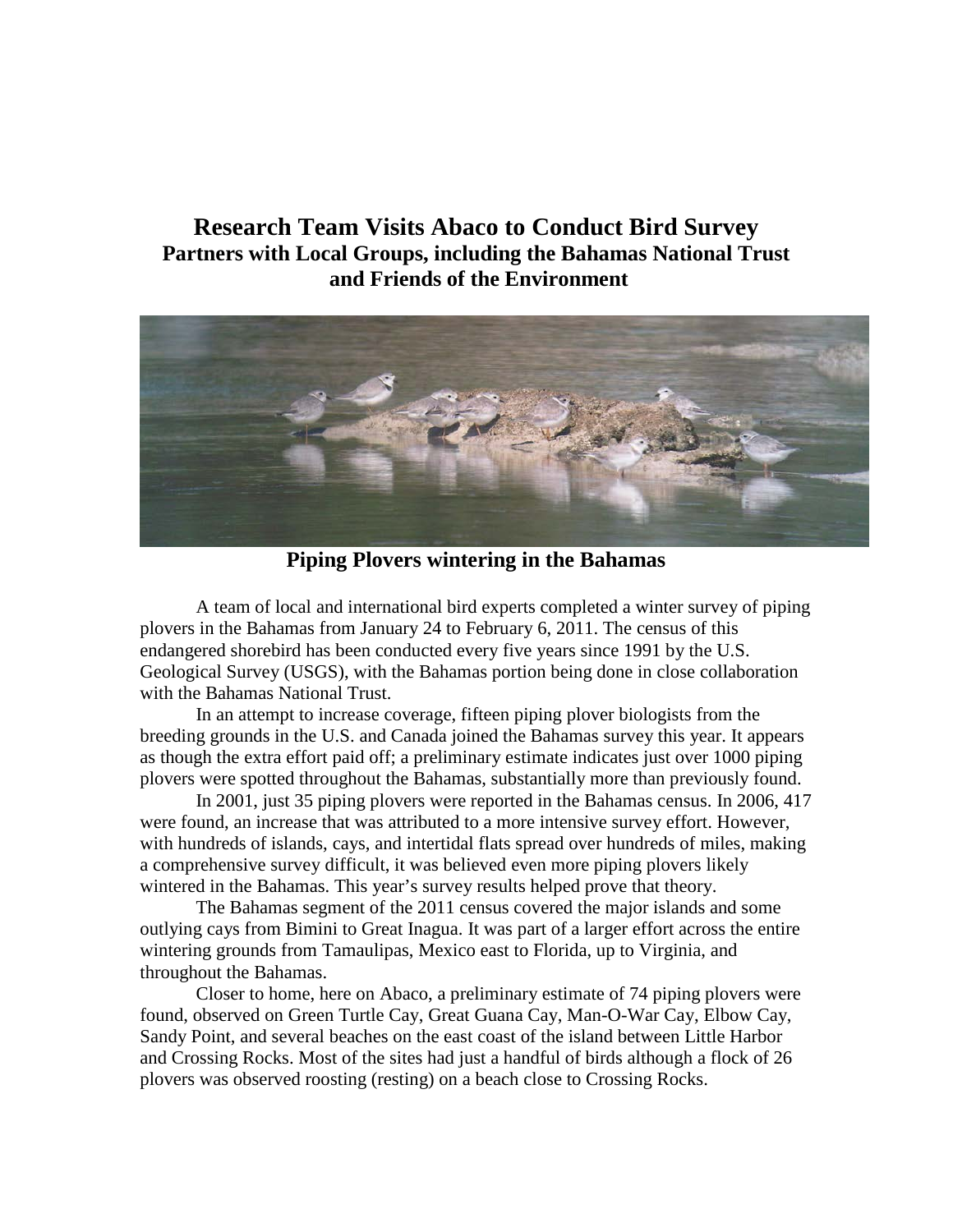The Abaco portion of the survey was conducted by a team from the Massachusetts Audubon Society's Coastal Waterbird Program (Ellen Jedrey, Gabrielle Gareau and Edie Ray) and Conserve Wildlife Foundation of New Jersey (Todd Pover), as well as some local participants.

"None of this work could have been accomplished without the local knowledge, guidance, and logistical support provided by the people and organizations here on Abaco," Jedrey stated.

David Knowles, Chief Park Warden for the Bahamas National Trust on Abaco, was critical in coordinating and directing the local effort. Important support came from the Friends of the Environment, which hosted a public information session on January 31 at their headquarters with the visiting research team. Woody Bracey, a well-known bird expert from Treasure Cay, provided much needed information prior to the census, helped transport and house the research team, and participated in various segments of the survey. Bruce Wolck provided similar birding expertise and support on Elbow Cay. Other local help came from Lindsey McCoy of Friends of the Environment, Matt McCoy and his film crew with Loggerhead Productions, and Kathryn Pieman, a PhD candidate from UCLA working on Abaco.



**Todd Pover, from the Conserve Wildlife Foundation of N.J., surveying for Piping Plovers in the Bahamas**